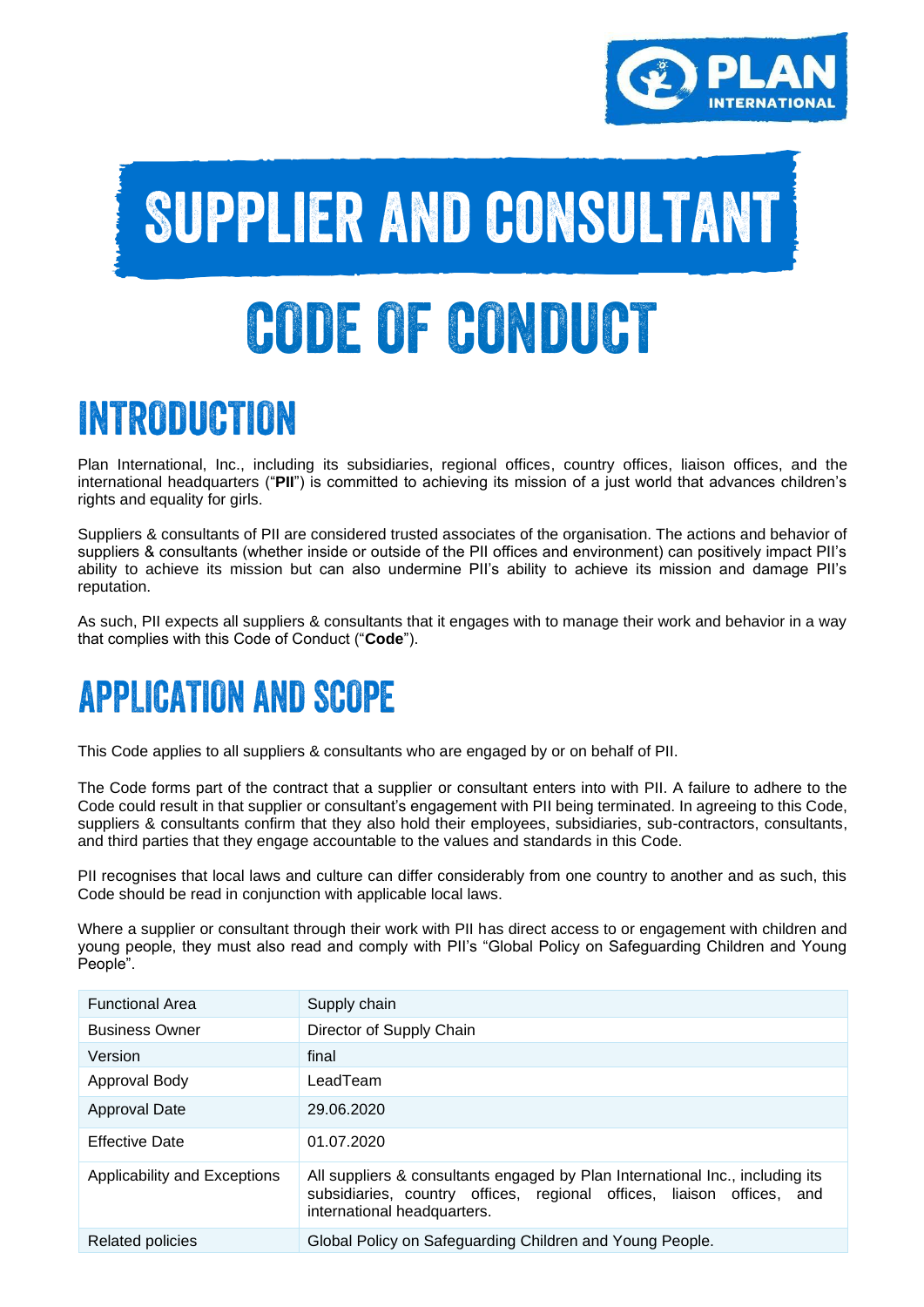## RESPONSIBILITIES





### **SAFEGUARDING Supplier & consultants agree:**

- To conduct their work in a way that prevents violence against children and promotes fair chance to everyone.
- To treat children and young people in a manner that is respectful of their rights and to not discriminate against girls.
- To protect all people from sexual abuse and sexual exploitation, meaning any actual or attempted abuse of a position of vulnerability, differential power, or trust, for sexual purposes.
- That where suppliers or consultants engage directly with children and young people, they will comply with PII's "Global Policy on Safeguarding Children and Young People".



### **LABOUR & HUMAN RIGHTS**

**Suppliers & consultants agree:** 

- To not employ children (under 18).
- To not engage in slavery, forced labour, human trafficking, unfair working practices or inhumane working conditions.
- To create and maintain an environment that treats all employees with dignity and respect and will not use any threats of violence, verbal or psychological harassment or abuse.
- To ensure equality of opportunity and treatment in respect of employment and occupation without discrimination on grounds of race, colour, ethnic background, sex, gender, sexual orientation, age religion or belief and political opinion.
- To immediately report any concerns or suspicions in relation to slavery, forced labour, human trafficking, unfair working practices or inhumane working conditions.
- To ensure the payment of fair wages in full and directly to the workers concerned.
- To fulfill their obligations under local law regarding social contributions & tax payments.
- To maintain full compliance with all laws and regulations applicable to their business.



#### **SAFETY AND SECURITY Suppliers & consultants agree:**

- To ensure, so far as is reasonably practicable, that the workplaces, machinery, equipment, and processes under their control are safe and without risk to the health of their employees.
- To take due care to ensure their work product meets relevant national or international standards.
- To develop, implement, and maintain processes appropriate to their products to remove the risk of introducing counterfeit parts and materials into deliverable products.
- To report any security or safety incidents occurring where working with, for or on behalf of PII.

# **PROFESSIONAL CONDUCT**

### **AND ETHICAL BEHAVIOUR Suppliers & consultants agree:**

- To ensure that individual behaviour does not bring PII into disrepute.
- To be open, honest and show integrity in working with PII.
- Where using PII's equipment, to not use it to view, download, create or distribute inappropriate material.
- To not use any PII related premises or sites other than for PII authorized activities.
- To not engage in arms manufacture, sale or export to governments which violate the human rights of their citizens.
- To reduce or eliminate waste of all types, including water and energy, at the source or by practices such as recycling and re-using materials; and to undertake initiatives to promote environmental responsibility and sustainability.

| <b>IKO</b> | <b>BRIBERY,</b>                | <b>FRAUD</b> | <b>AND</b> |  |
|------------|--------------------------------|--------------|------------|--|
|            | <b>CORRUPTION</b>              |              |            |  |
|            | Suppliers & consultants agree: |              |            |  |

- To not engage in any form of bribery, both giving or receiving.
- To implement measures to prevent opportunities for fraudulent activities to be undertaken by its employees.
- To report any suspected or confirmed incident relating to bribery, fraud or nepotism at the earliest opportunity to PII and will not withhold any relevant information for any investigation.
- To ensure the proper use of PII's resources and prevent them from theft, fraud or other damage (where in their control).

"**Bribery**": This is the offering, giving, promising or accepting of any financial incentives from one person to another in order to influence a decision or obtain an unfair advantage.

"**Fraud**": This is civil or criminal deception, intended for unfair or unlawful financial or personal gain or to cause loss to another party, such as by misappropriation of assets, abuse of position, collusion, false assets, abuse of position, collusion, false representation and/or prejudicing someone's rights.